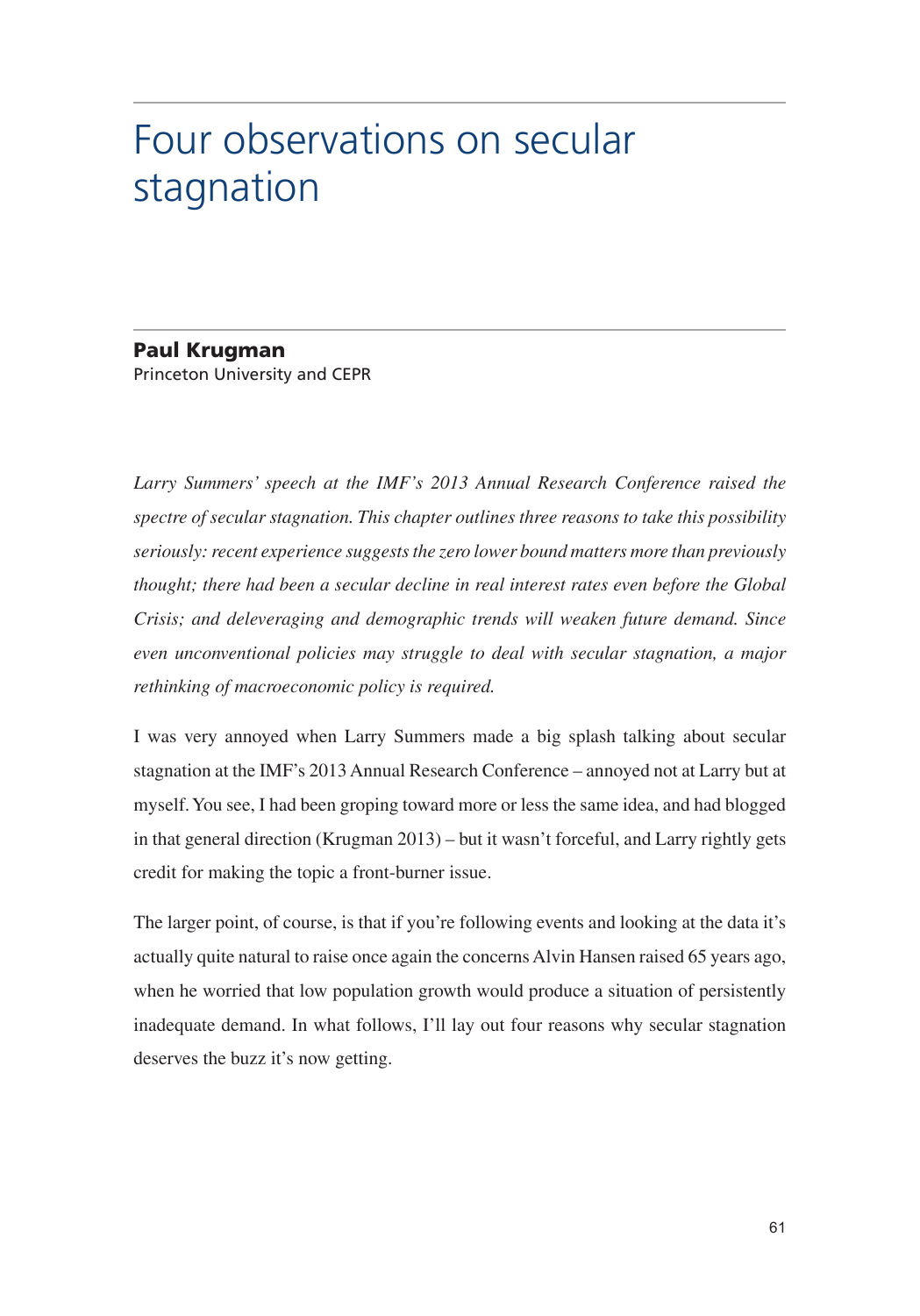# **Observation #1:** The zero lower bound matters much more than we thought

Secular stagnation is the proposition that periods like the last five-plus years, when even zero policy interest rates aren't enough to restore full employment, are going to be much more common in the future than in the past — that the liquidity trap is becoming the new normal. Why might we think that?

One answer is simply that this episode has gone on for a long time. Even if the Fed raises rates in 2015, which is far from certain, at that point we will have spent seven years roughly a quarter of the time since we entered a low-inflation era in the 1980s — at the zero lower bound. That's vastly more than the 5% or less probability economists at the Federal Reserve used to consider reasonable for such events.

Suppose that we were to expect the future, on average, to look like the past – specifically, the past since price stability in the modern sense of low stable inflation became the norm. Even then, we would, on current evidence, expect to see a lot of problems with monetary policy at the zero lower bound; that is, we'd expect the world to look a lot more like that envisioned by Hansen than that envisioned by most macroeconomists during the Great Moderation era.

Beyond that, a look at the data suggests that there has been an ongoing trend making ZLB events more likely.

# **Observation #2:** There seems to be a downward trend in real interest rates

It's not widely remembered now, but there was some discussion of a possible liquidity trap during the 1990-1 recession and the jobless recovery that followed, and much more discussion in the slow recovery after the 2001 recession. And there was a reason: a look at the data suggests that it was getting steadily harder to get monetary traction even before the 2008 crisis. The IMF (2014) has shown that there appears to have been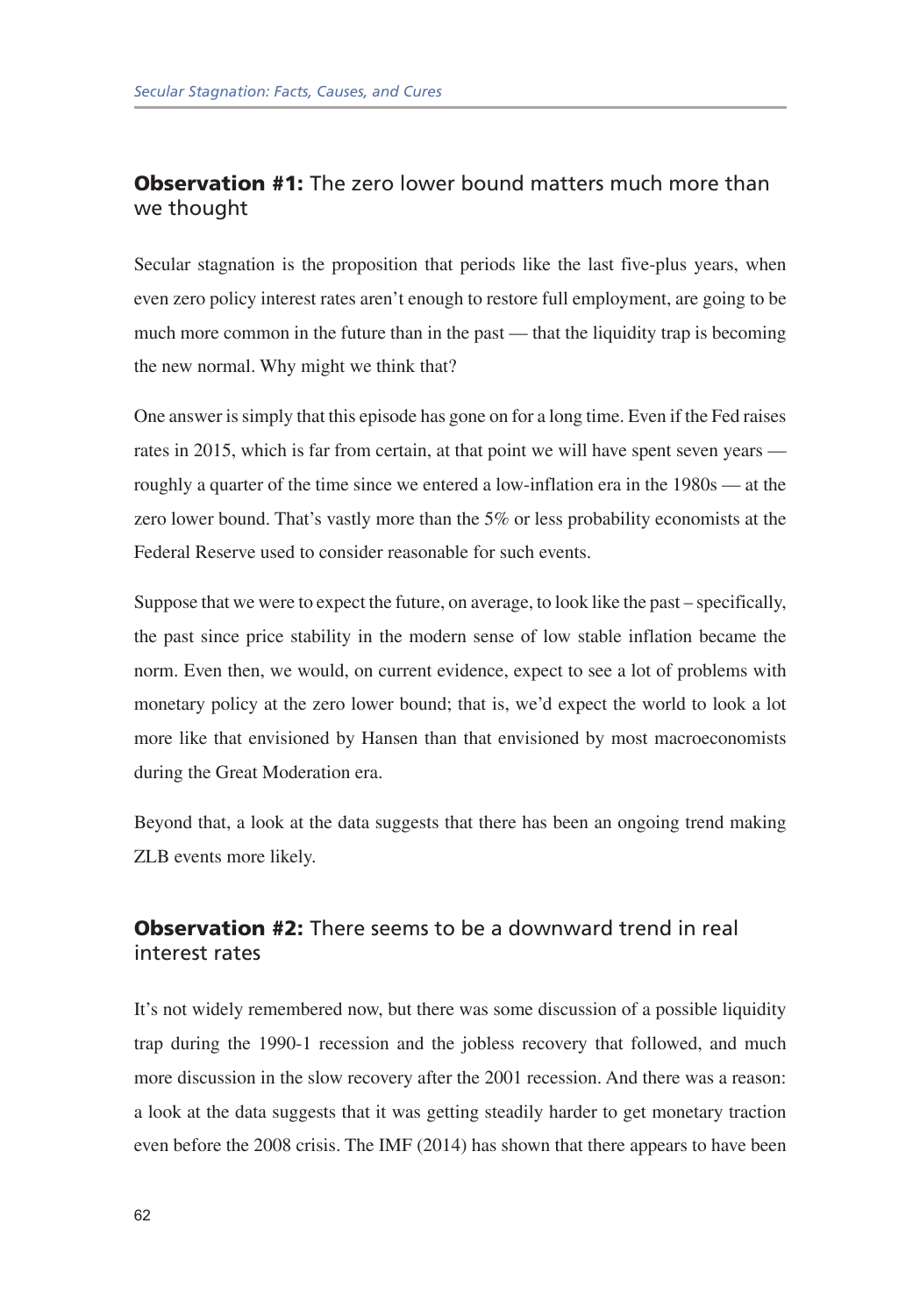a downward trend in long-term real interest rates over the era of the Great Moderation; the trend is even more visible if you look at short-term rates. Figure 1 shows the Fed funds rate minus core inflation, averaged over business cycles (peak to peak; I treat the double-dip recession of the early 1980s as one cycle). This in turn suggests that my crude calculation above of the odds of hitting the zero lower bound was too optimistic; the downward trend implies that the odds are substantially higher now than they were in the past.

And even that is almost surely too optimistic.





# **Observation #3:** The fundamentals have shifted in a major way since the 2000-7 cycle

As I showed in Figure 1, the average real interest rate over the 2000-7 business cycle was very low by historical standards. Yet the environment of the time was far more favourable for spending than the environment is likely to be looking forward, for at least two reasons.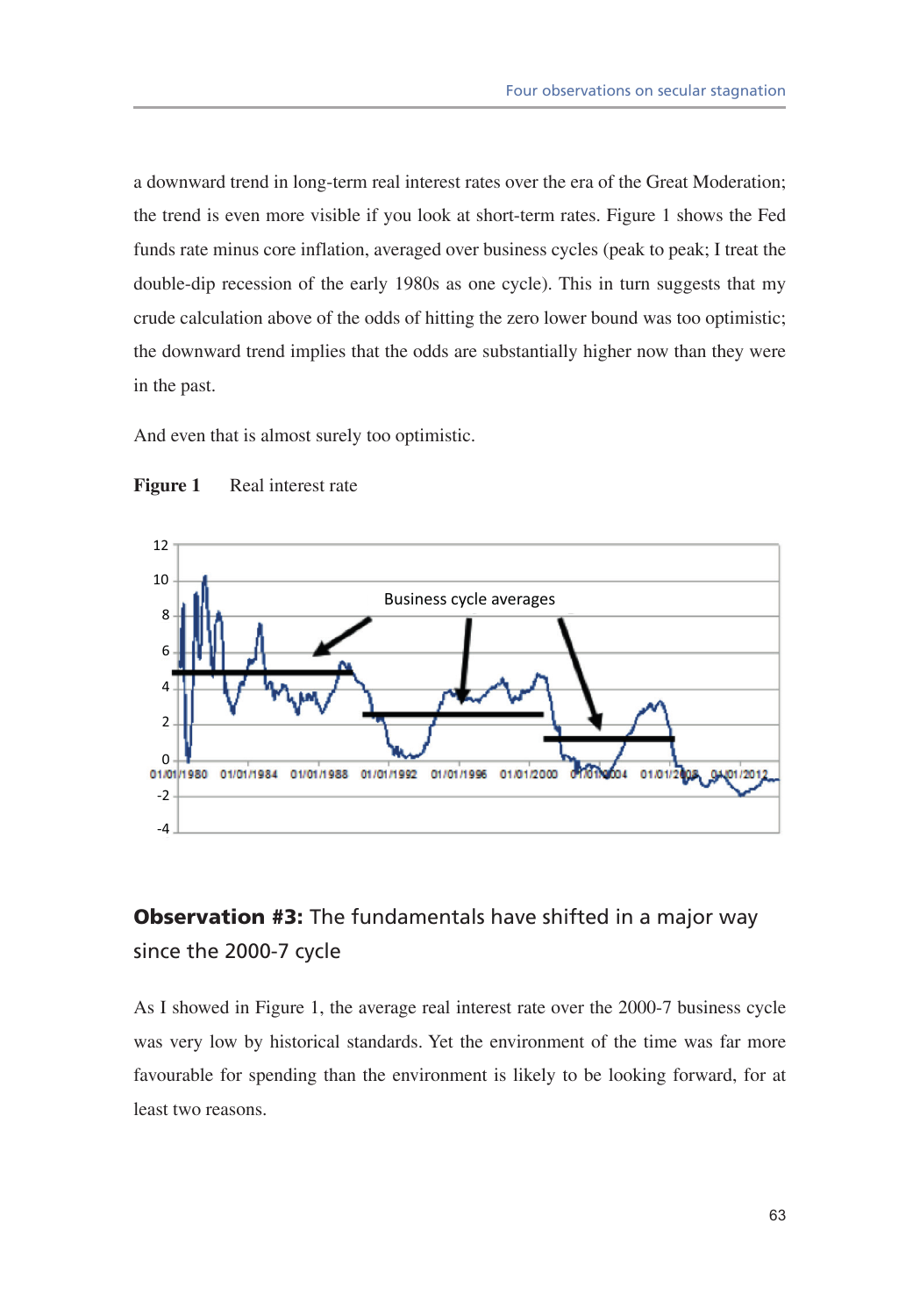First, the 2000-7 cycle was marked by a huge and presumably unrepeatable rise in leverage. Household debt rose from 67% of GDP at the 2001 peak to 94% at the 2007 peak, an annual average rise of roughly 4% of GDP. Even if deleveraging comes to an end, we can't expect this level of debt-supported spending to resume, implying a major hit to aggregate demand – in effect, a 4% of GDP anti-stimulus relative to the last cycle - to become a more or less permanent feature of the economy. This in itself would suggest a substantial fall in the natural rate of interest, and hence a liquidity-trap-prone economy.

On top of this, Hansen's old concern – slow population growth – is back. It's not widely recognised just how quickly the demography of growth has changed in western economies. It's most dramatic in the Eurozone – Figure 2 shows the rate of growth of the working-age population, which has moved rapidly into negative, almost Japanesestyle territory. But the US has also seen a sharp drop.



**Figure 2** Working age population in the Eurozone ( $%$  change from year ago)

Source: OECD, "Main Economic Indicators - complete database", Main Economic Indicators (database), http://dx.doi. org/10.1787/data-00052-en (accessed on 6 August 2014). Copyright, 2014, OECD. Reprinted with permission.

Why is this a problem? For the same reasons Hansen invoked: slow or negative growth in the working-age population means low demand for new investments, both in housing and in productive capital, and therefore reduces the natural rate of interest still further.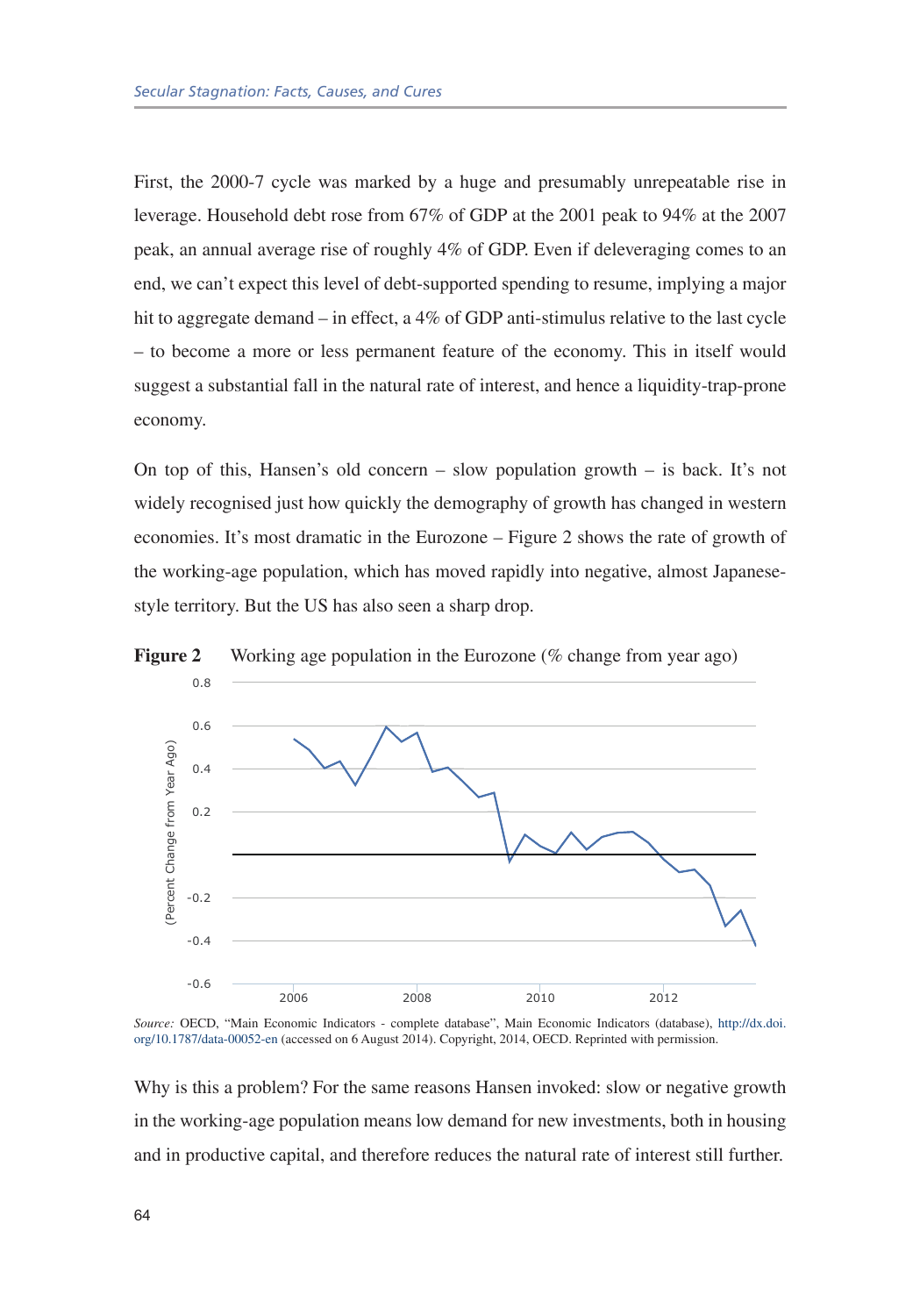So put these items together:

- 1. A much higher probability of hitting the zero lower bound than we used to think.
- 2. A secular downward trend in real interest rates even before the 2008 crisis.
- 3. Changes in fundamentals an end to ever-rising leverage and a sharp demographic slowdown – that imply still weaker demand looking forward.

Taken together, these factors don't prove that secular stagnation is here, because other things can happen, but they do make the case for such stagnation alarmingly plausible. And this creates significant problems for policy.

### **Observation #4:** Even unconventional policies have problems dealing with secular stagnation

If you look at the extensive theoretical literature on the zero lower bound since Japan became a source of concern in the 1990s, you find that just about all of it treats liquiditytrap conditions as the result of a temporary shock. Something – most obviously, a burst bubble or deleveraging after a credit boom – leads to a period of very low demand, so low that even zero interest rates aren't enough to restore full employment. Eventually, however, the shock will end.

The idea that the liquidity trap is temporary has shaped the analysis of both monetary and fiscal policy. And that analysis now looks much more problematic.

Start with monetary policy. The most persuasive story about how monetary policy can work at the zero lower bound is that it can gain traction if you can convince the public that there has been a regime change, that the central bank will maintain expansionary monetary policy even after the economy recovers, in order to generate high demand and some inflation. As I put it a long time ago (Krugman 1998), the central bank must "credibly promise to be irresponsible".

But if we are talking about Japan, exactly when do we imagine that this period of high demand, when the zero lower bound is no longer binding, is going to begin?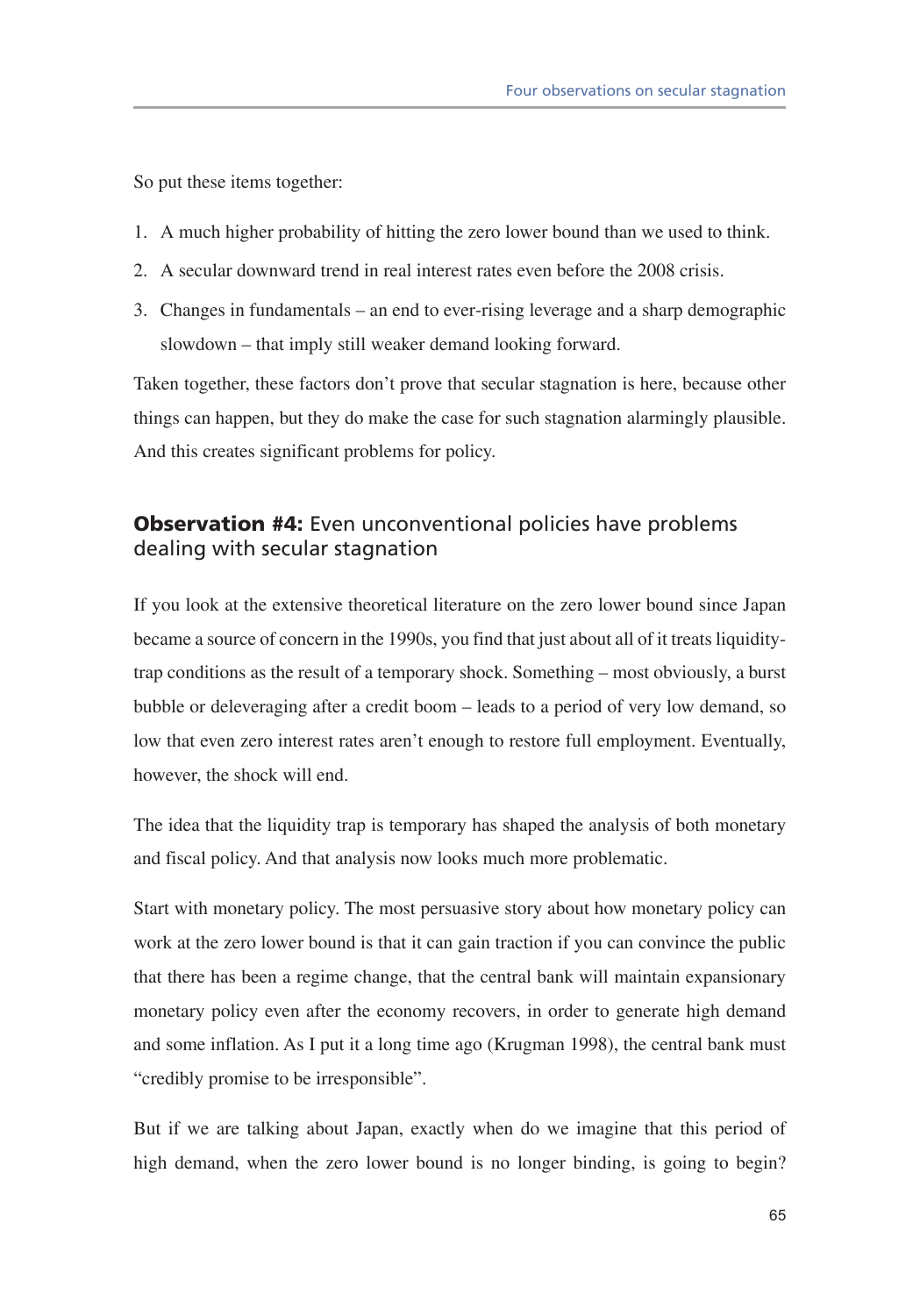And now we are talking seriously about secular stagnation in Europe and the US as well, which means that it could be a very long time before 'normal' monetary policy resumes. Now, even in this case you can get traction if you can credibly promise higher inflation, which reduces real interest rates. But what does it take to credibly promise inflation? It has to involve a strong element of self-fulfilling prophecy: people have to believe in higher inflation, which produces an economic boom, which yields the promised inflation. A necessary (though not sufficient) condition for this to work is that the promised inflation be high enough that it will indeed produce an economic boom if people believe the promise will be kept. If it is not high enough, then the actual rate of inflation will fall short of the promise even if people do believe in the promise, which means that they will stop believing after a while, and the whole effort will fail.





Figure 3 offers a way to illustrate this problem, which I have come to think of as the 'timidity trap'. Of the two curves shown, one is a hypothetical (but I think realistic) non-accelerationist Phillips curve, in which the rate of inflation depends on output and the relationship gets steep at high levels of utilisation. The other is an aggregate demand curve that depends positively on expected inflation, because this reduces real interest rates at the zero lower bound. I have drawn the graph so that if the central bank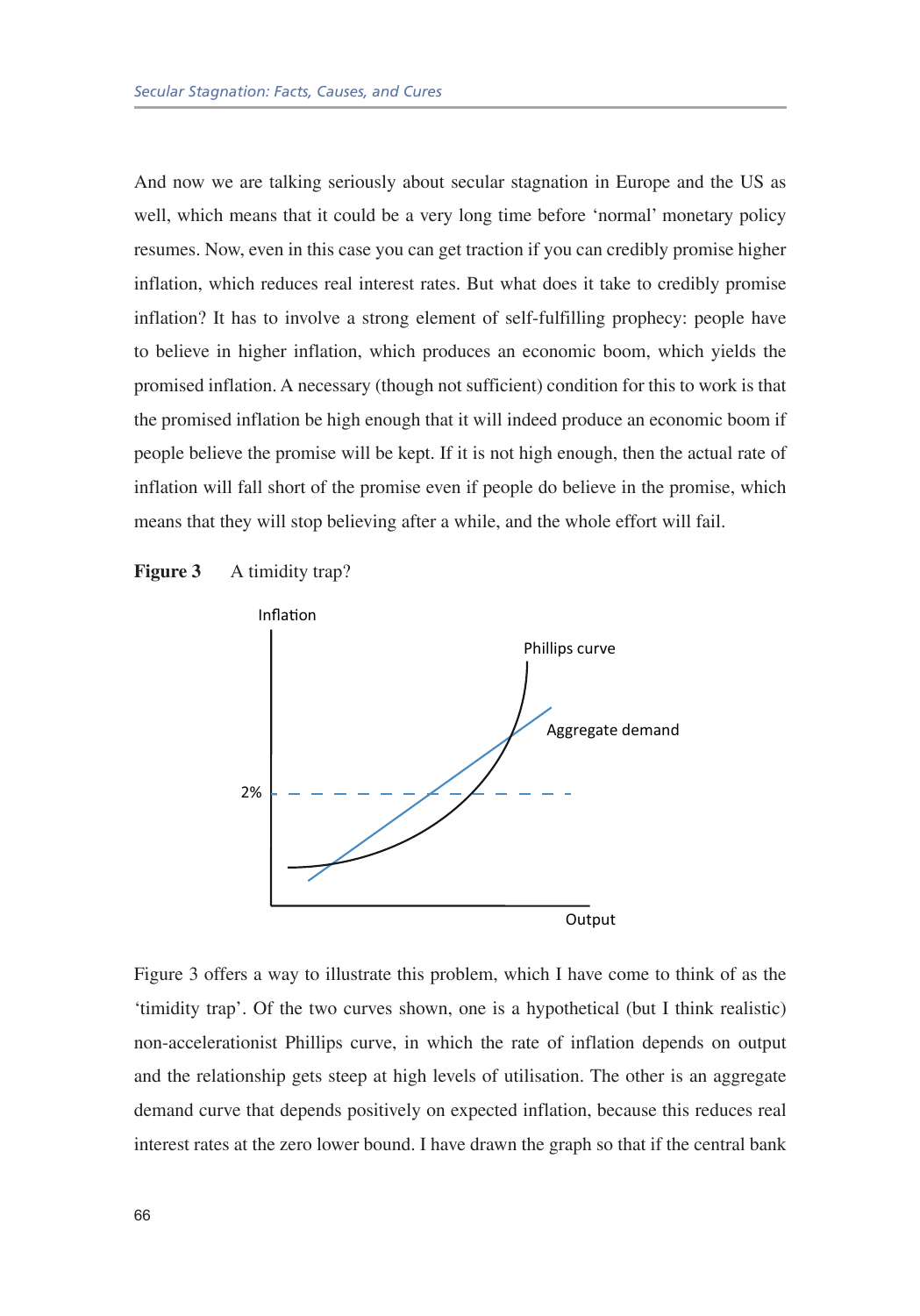announces a 2% inflation target, the actual rate of inflation will fall short of 2 %, even if everyone believes the bank's promise – which they will not do for very long, in any case.

So you see my concern. Suppose that the economy really needs a 4% inflation target, but the central bank says: "That seems kind of radical, so let's be more cautious and only target 2%". This sounds prudent, but it may actually guarantee failure. In other words, the problem of getting effective monetary policy, always difficult at the zero lower bound, gets even harder if we have entered an era of secular stagnation.

What about fiscal policy? Here the standard argument is that deficit spending can serve as a bridge across a temporary problem, supporting demand while, for example, households pay down debt and restore the health of their balance sheets, at which point they begin spending normally again. Once that has happened, monetary policy can take over the job of sustaining demand while the government goes about restoring its own balance sheet. But what if a negative real natural rate isn't a temporary phenomenon? Is there a fiscally sustainable way to keep supporting demand?

In this chapter I'll leave these questions hanging. The crucial point, for now, is that the real possibility that we've entered an era of secular stagnation requires a major rethinking of macroeconomic policy.

#### **References**

Hansen, A (1939), "Economic Progress and Declining Population Growth", American Economic Review 29(1): 1-15.

International Monetary Fund (2014), World Economic Outlook, April.

Krugman, P (1998), "It's Baaack: Japan's slump and the return of the liquidity trap", Brookings Papers on Economic Activity 29(2): 137-206.